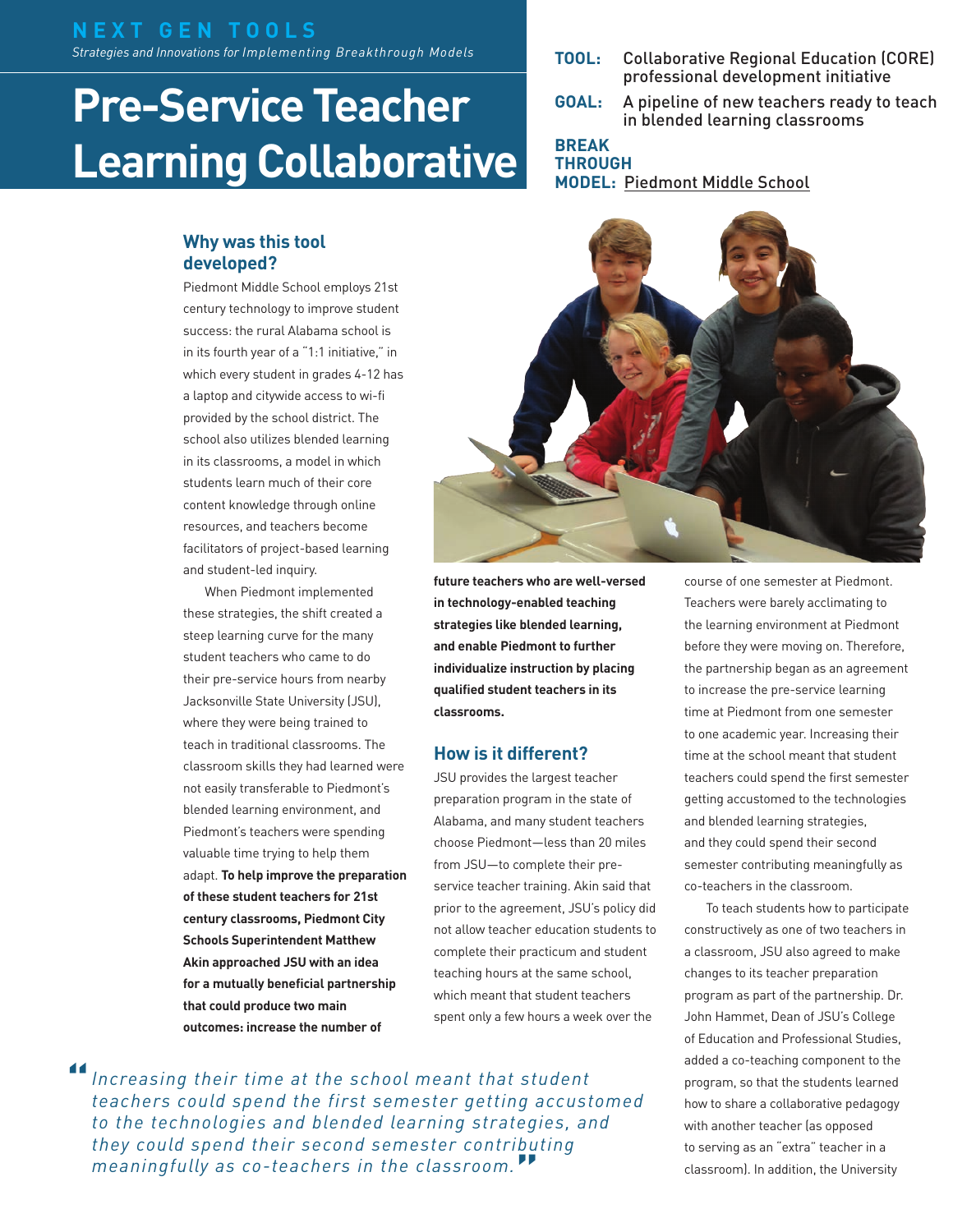of North Alabama provided two days of co-teaching professional development for Piedmont's current teachers. JSU also agreed to provide a laptop to each student teacher so that s/he could collaborate using technology in the classroom.

Since Piedmont first approached JSU with the opportunity, the partnership has expanded into the [Collaborative Regional Education](http://www.corepartners.org/index.html)  [\(CORE\)](http://www.corepartners.org/index.html) initiative. CORE's mission is to improve college and career readiness of Alabama's students by



focusing on professional development, projector challenge-based learning, technology, classroom support, change management and partnership building, evaluation and research, dual enrollment, and innovative teacher preparation. Currently, the CORE network has expanded to include JSU working with about 20 districts in Alabama. Together, the CORE

partners serve almost 100,000 students in the northeast Alabama area.

#### **What is the advantage for students?**

Piedmont's partnership with JSU consisting of co-teaching courses for JSU's student teachers and Piedmont's current teachers, as well as increasing the pre-service learning time from one semester to one academic year provides Piedmont students with two teachers who can effectively co-lead the classroom. Having two teachers in the classroom (as opposed to having a teacher and a helper in the classroom) improves the student-to-teacher ratio and enables multiple modes of instruction; for example, one teacher

can provide small group instruction while another works one-on-one with students. In this way, teachers support the goal of blended learning, which is to provide individualized instruction for students' unique academic needs. In addition, a lower student-toteacher ratio provides more time for teachers to develop students' cognitive strategies such as persistence and time management.

#### **How does it improve learning?**

With two teachers contributing significantly in the classroom, students have an additional professional overseeing their progress and analyzing assessment data. Teachers and student teachers can use the data to inform instruction and to strategically group students for collaborative learning opportunities. "The real advantage is the fact that there is another person who has eyes on your data, to make sure that you're growing," Akin said. "The more qualified teachers you can have working in the class, the better."

#### **What is the advantage for instructors and administrators?**

A main goal is that, by working at Piedmont Middle School, JSU's graduates will enter the workforce trained to collaboratively co-lead a classroom, to utilize technology to improve student learning, and to utilize project-based learning and studentled inquiry in their classroom. Even if the graduates are not hired to work in blended learning schools, they will have the training to help implement blended learning strategies in other schools, to advocate for 1:1 initiatives, to create and use digital content, and to develop and utilize differentiated instruction. As JSU's students are trained in these strategies, Piedmont's teachers and administrators get help in making the most of a blended learning environment for their students.

#### **What are the challenges?**

Akin said that having a student teacher can be particularly challenging for teachers in a blended learning model because the student teachers are usually unfamiliar with the environment. At the same time, many of Piedmont's teachers are still learning how to master the digital learning environment themselves.

"Teachers were thinking, 'Wow, this is hard enough, and now I have to teach someone else how to do it,'" Akin said. "But we feel that we have an obligation to take the best of what we are doing here and share it with others. This partnership helps us do that." Akin helps manage the workload for his teachers by alternating the years in which they have a student teacher. As with any teacher/student teacher working relationship, there are also times when personality conflicts get in the way, or when a student teacher needs additional help. Piedmont has a good working relationship with JSU, Akin said, and JSU is quick to intervene when necessary.

#### **What's next?**

Through an NGLC grant that Piedmont received for the 2014-15 school year, the partnership with Piedmont and JSU is placing a JSU student teacher in every classroom for one full year. This co-teaching effort and Piedmont's 1:1 technology initiative are inspiring similar developments in other CORE partnership schools. In addition, JSU has taken its co-teaching model from Piedmont into a struggling school, where educators hope that placing a co-teaching-trained student teacher in every classroom for a year will improve student success.